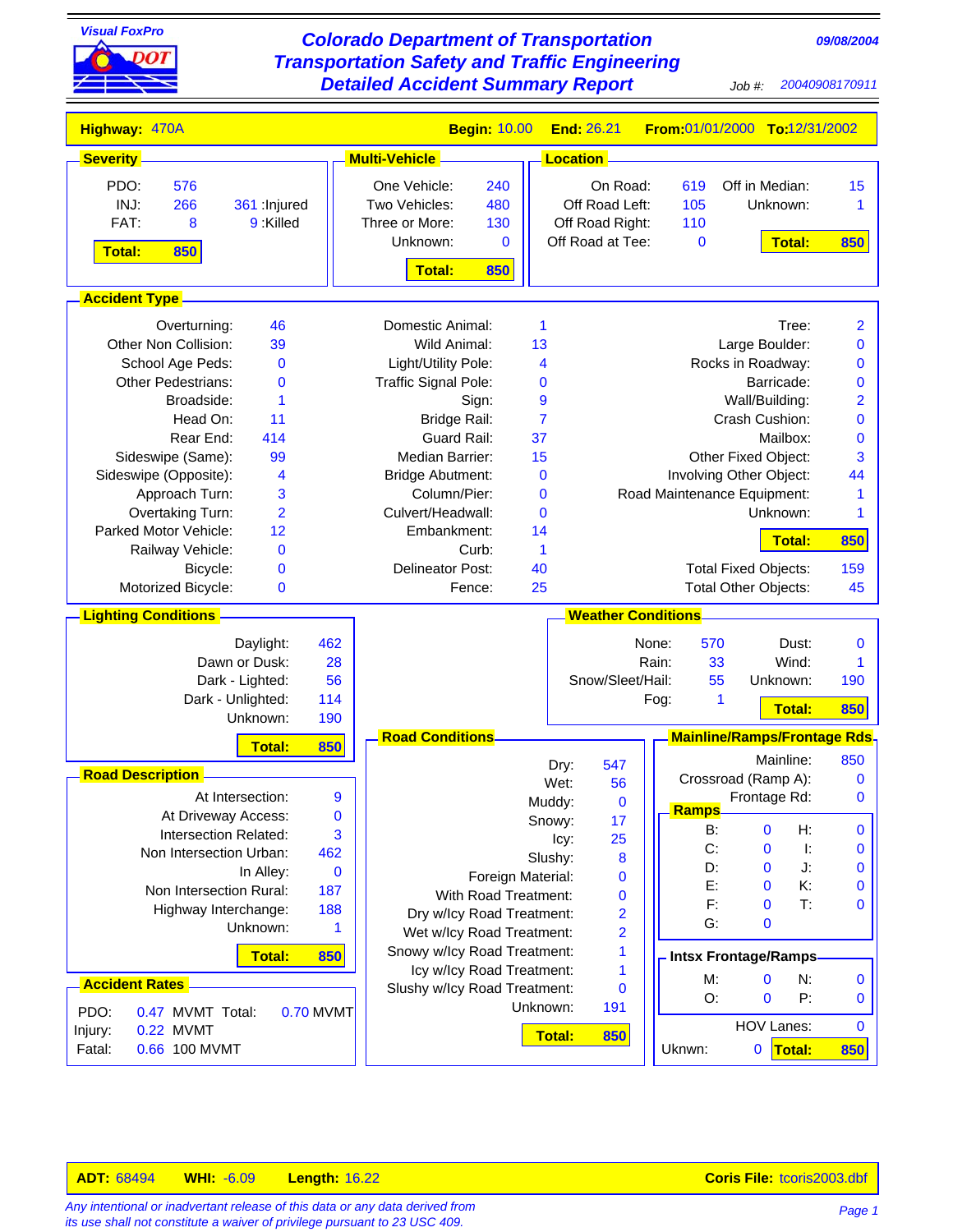

## *09/08/2004 Visual FoxPro Colorado Department of Transportation Transportation Safety and Traffic Engineering Detailed Accident Summary Report Job #: 20040908170911*

| Highway: 470A                            |                         |                         | <b>Begin: 10.00</b>    | <b>End: 26.21</b>            | From 01/01/2000 To:12/31/2002 |                      |                    |
|------------------------------------------|-------------------------|-------------------------|------------------------|------------------------------|-------------------------------|----------------------|--------------------|
| <b>Vehicle Type</b>                      | Veh 1.                  | Veh 2 -                 | <mark>. Veh 3 -</mark> | <b>Vehicle Movement-</b>     | Veh 1                         | <mark>Veh 2</mark> - | <mark>Veh 3</mark> |
| Passenger Car/Van:                       | 503                     | 364                     | 85                     | Going Straight:              | 654                           | 212                  |                    |
| Passenger Car/Van w/Trl:                 | $\overline{2}$          | $\mathbf{1}$            | 1                      | Slowing:                     | 22                            | 176                  |                    |
| Pickup Truck/Utility Van:                | 117                     | 77                      | 22                     | Stopped in Traffic:          | $\mathbf{1}$                  | 186                  |                    |
| Pickup Truck/Utility Van w/Trl:          | 16                      | 3                       | $\mathbf 0$            | Making Right Turn:           | 1                             | $\bf{0}$             |                    |
| Truck 10k lbs or Less:                   | $\overline{7}$          | $\overline{\mathbf{4}}$ | $\bf{0}$               | Making Left Turn:            | 3                             | $\bf{0}$             |                    |
| Trucks > 10k lbs/Bus > 15 People:        | 23                      | 15                      | 1                      | Making U-Turn:               | $\mathbf 1$                   | $\bf{0}$             |                    |
| School Bus < 15 People:                  | $\bf{0}$                | $\mathbf 0$             | $\bf{0}$               | Passing:                     | 11                            | 1                    |                    |
| Non School Bus < 15 People:              | $\bf{0}$                | $\bf{0}$                | $\bf{0}$               | Backing:                     | $\overline{\mathbf{2}}$       | 1                    |                    |
| Motorhome:                               | $\mathbf{1}$            | 1                       | $\bf{0}$               | Enter/Leave Parked Position: | 1                             | $\mathbf 0$          |                    |
| Motorcycle:                              | 4                       | 1                       | 1                      | Starting in Traffic:         | 4                             | $\mathbf 0$          |                    |
| Bicycle:                                 | $\bf{0}$                | $\bf{0}$                | $\mathbf 0$            | Parked:                      | 1                             | 10                   |                    |
| Motorized Bicycle:                       | $\bf{0}$                | $\bf{0}$                | $\bf{0}$               | Changing Lanes:              | 88                            | $\overline{2}$       |                    |
| Farm Equipment:                          | $\bf{0}$                | $\bf{0}$                | $\bf{0}$               | Avoiding Object in Road:     | 16                            | 8                    |                    |
| Hit and Run - Unknown:                   | $\overline{7}$          | $\overline{2}$          | 1                      | Weaving:                     | $\overline{\mathbf{4}}$       | $\bf{0}$             |                    |
| Other:                                   | $\mathbf 0$             | $\mathbf 0$             | $\bf{0}$               | Other:                       | 11                            | $\overline{4}$       |                    |
| Unknown:                                 | 170                     | 142                     | 19                     | Unknown:                     | 30                            | 10                   |                    |
| <b>Total:</b>                            | 850                     | 610                     | 130                    | <b>Total:</b>                | 850                           | 610                  | <b>130</b>         |
| <b>Contributing Factor</b>               | Veh 1                   | Veh <sub>2</sub>        | <mark>. Veh 3 -</mark> |                              |                               |                      |                    |
| No Apparent Contributing Factor:         | 333                     | 444                     | 105                    |                              |                               |                      |                    |
| Asleep at the Wheel:                     | 21                      | $\bf{0}$                | $\mathbf 0$            |                              |                               |                      |                    |
| Illness:                                 | 3                       | $\bf{0}$                | 0                      |                              |                               |                      |                    |
| Distracted by Passenger:                 | $\overline{7}$          | $\bf{0}$                | $\mathbf 0$            |                              |                               |                      |                    |
| Driver Inexperience:                     | 61                      | 3                       | 1                      |                              |                               |                      |                    |
| Driver Fatigue:                          | $\overline{\mathbf{4}}$ | $\bf{0}$                | $\bf{0}$               |                              |                               |                      |                    |
| <b>Driver Preoccupied:</b>               | 221                     | $6\phantom{1}6$         | 3                      |                              |                               |                      |                    |
| Driver Unfamilar with Area:              | 1                       | $\mathbf 0$             | 1                      |                              |                               |                      |                    |
| <b>Driver Emotionally Upset:</b>         | 5                       | $\bf{0}$                | $\bf{0}$               |                              |                               |                      |                    |
|                                          |                         |                         |                        |                              |                               |                      |                    |
| <b>Evading Law Enforcement Officier:</b> | $\bf{0}$                | $\bf{0}$                | $\bf{0}$               |                              |                               |                      |                    |
| Physical Disability:                     | 1                       | $\mathbf 0$             | $\mathbf 0$            |                              |                               |                      |                    |
| Unknown:                                 | 193                     | 157                     | 20                     |                              |                               |                      |                    |
| <b>Total:</b>                            | 850                     | 610                     | <b>130</b>             |                              |                               |                      |                    |

| Direction  | ven | ven | ven s |
|------------|-----|-----|-------|
|            |     |     |       |
| North:     | 9   | 4   | 2     |
| Northeast: | 0   | 0   | 0     |
| East:      | 378 | 271 | 46    |
| Southeast: | 0   | 0   | 0     |
| South:     | 1   | 5   | 0     |
| Southwest: | 0   | 0   | 0     |
| West:      | 432 | 319 | 61    |
| Northwest: | 0   | 0   | 0     |
| Unknown:   | 30  | 11  | 21    |
| Total:     | 850 | 610 | 130   |
|            |     |     |       |

| No Impairment Suspected:         | 758 | 579 | 123 |
|----------------------------------|-----|-----|-----|
| Alcohol Involved:                | 44  |     |     |
| RX Drugs or Medication Involved: | 0   |     |     |
| Illegal Drugs Involved:          | 0   |     |     |
| Alcohol and Drugs Involved:      | 2   | O   |     |
| Driver/Pedestrian not Observed:  | 39  | 15  | 5   |
| Unknown:                         |     | 14  |     |
| Total:                           | 850 | 610 |     |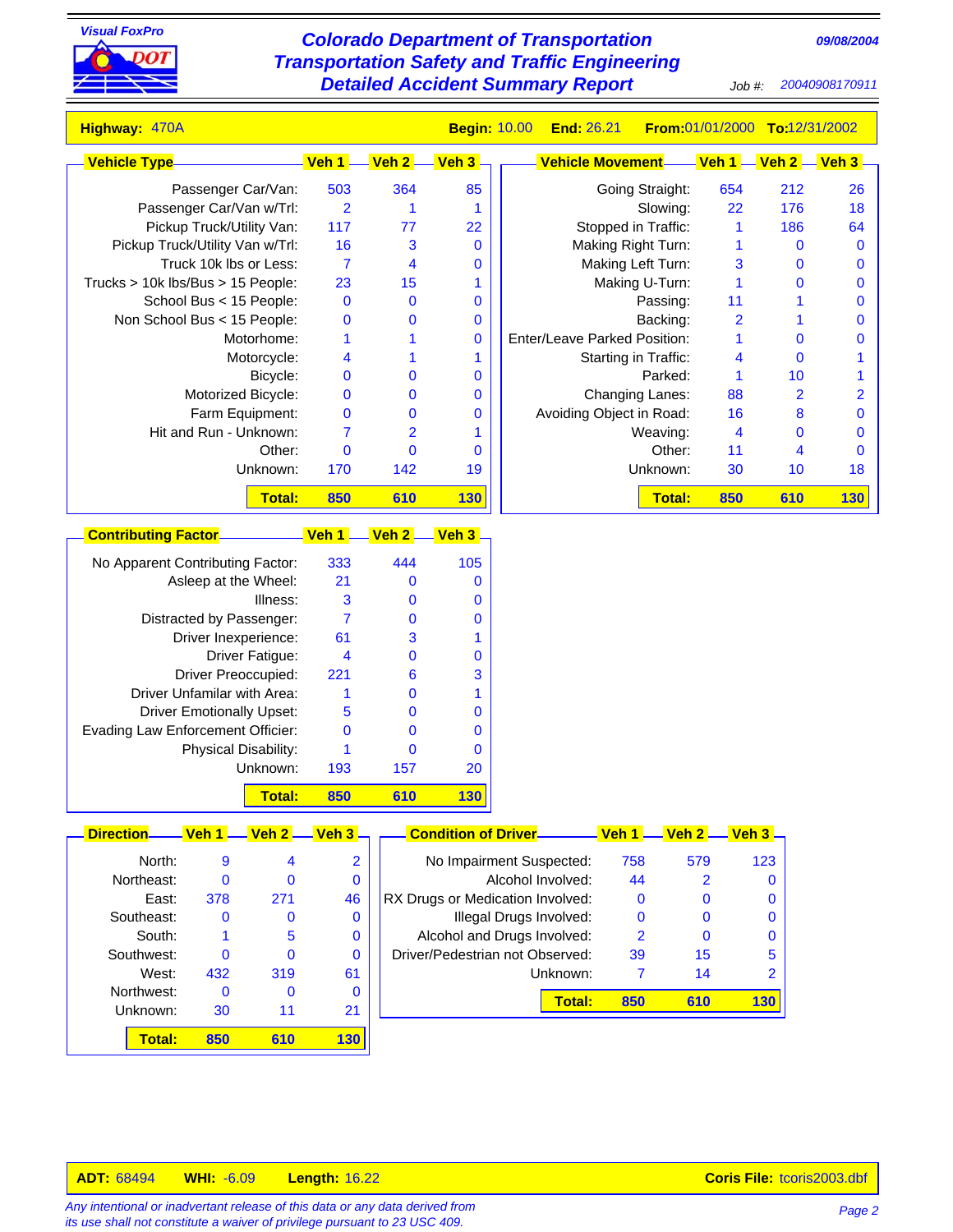| <b>Visual FoxPro</b><br><b>Colorado Department of Transportation</b><br>09/08/2004<br><b>Transportation Safety and Traffic Engineering</b><br><b>Detailed Accident Summary Report</b><br>20040908170352<br>$Job$ #: |                                                          |                 |                                     |                             |                             |                    |                                    |  |
|---------------------------------------------------------------------------------------------------------------------------------------------------------------------------------------------------------------------|----------------------------------------------------------|-----------------|-------------------------------------|-----------------------------|-----------------------------|--------------------|------------------------------------|--|
|                                                                                                                                                                                                                     |                                                          |                 |                                     |                             |                             |                    |                                    |  |
| Highway: 470A                                                                                                                                                                                                       | <b>Begin: 10.00</b>                                      |                 | End: 26.21                          |                             |                             |                    | From:01/01/2000 To:12/31/2002      |  |
| <b>Severity</b>                                                                                                                                                                                                     | <b>Multi-Vehicle</b>                                     | <b>Location</b> |                                     |                             |                             |                    |                                    |  |
| PDO:<br>1140                                                                                                                                                                                                        | One Vehicle:<br>269                                      |                 | On Road:                            | 1313                        |                             | Off in Median:     | 15                                 |  |
| INJ:<br>417<br>579 : Injured                                                                                                                                                                                        | Two Vehicles:<br>1129                                    |                 | Off Road Left:                      | 114                         |                             | Unknown:           | 1                                  |  |
| FAT:<br>9 Killed<br>8                                                                                                                                                                                               | Three or More:<br>165<br>Unknown:<br>$\overline{2}$      |                 | Off Road Right:<br>Off Road at Tee: | 121<br>1                    |                             | <b>Total:</b>      |                                    |  |
| <b>Total:</b><br>1565                                                                                                                                                                                               |                                                          |                 |                                     |                             |                             |                    | 1565                               |  |
|                                                                                                                                                                                                                     | 1565<br><b>Total:</b>                                    |                 |                                     |                             |                             |                    |                                    |  |
| <b>Accident Type -</b>                                                                                                                                                                                              |                                                          |                 |                                     |                             |                             |                    |                                    |  |
| 50<br>Overturning:                                                                                                                                                                                                  | Domestic Animal:                                         | 1               |                                     |                             |                             | Tree:              | 3                                  |  |
| 42<br>Other Non Collision:                                                                                                                                                                                          | Wild Animal:                                             | 14              |                                     |                             |                             | Large Boulder:     | 0                                  |  |
| School Age Peds:<br>$\bf{0}$<br><b>Other Pedestrians:</b><br>1                                                                                                                                                      | Light/Utility Pole:                                      | 5<br>$\bf{0}$   |                                     |                             | Rocks in Roadway:           | Barricade:         | 0                                  |  |
| 55<br>Broadside:                                                                                                                                                                                                    | Traffic Signal Pole:<br>Sign:                            | 12              |                                     |                             |                             | Wall/Building:     | 0<br>$\overline{\mathbf{c}}$       |  |
| 11<br>Head On:                                                                                                                                                                                                      | <b>Bridge Rail:</b>                                      | $\overline{7}$  |                                     |                             | Crash Cushion:              |                    | $\bf{0}$                           |  |
| Rear End:<br>851                                                                                                                                                                                                    | <b>Guard Rail:</b>                                       | 38              |                                     |                             |                             | Mailbox:           | $\bf{0}$                           |  |
| Sideswipe (Same):<br>141                                                                                                                                                                                            | Median Barrier:                                          | 15              |                                     |                             | Other Fixed Object:         |                    | 3                                  |  |
| Sideswipe (Opposite):<br>5                                                                                                                                                                                          | <b>Bridge Abutment:</b>                                  | 1               |                                     |                             | Involving Other Object:     |                    | 45                                 |  |
| 147<br>Approach Turn:                                                                                                                                                                                               | Column/Pier:                                             | 1               |                                     | Road Maintenance Equipment: |                             |                    | $\overline{2}$                     |  |
| Overtaking Turn:<br>4                                                                                                                                                                                               | Culvert/Headwall:                                        | 1               |                                     |                             |                             | Unknown:           | 1                                  |  |
| Parked Motor Vehicle:<br>14<br>Railway Vehicle:<br>$\bf{0}$                                                                                                                                                         | Embankment:<br>Curb:                                     | 15<br>9         |                                     |                             |                             | Total:             | 1565                               |  |
| Bicycle:<br>$\overline{2}$                                                                                                                                                                                          | <b>Delineator Post:</b>                                  | 42              |                                     |                             | <b>Total Fixed Objects:</b> |                    | 179                                |  |
| Motorized Bicycle:<br>$\bf{0}$                                                                                                                                                                                      | Fence:                                                   | 25              |                                     |                             | Total Other Objects:        |                    | 47                                 |  |
| <b>Lighting Conditions</b>                                                                                                                                                                                          |                                                          |                 | <b>Weather Conditions</b>           |                             |                             |                    |                                    |  |
| 935<br>Daylight:                                                                                                                                                                                                    |                                                          |                 |                                     | None:                       | 1129                        | Dust:              | 0                                  |  |
| Dawn or Dusk:<br>44                                                                                                                                                                                                 |                                                          |                 |                                     | Rain:                       | 58                          | Wind:              | 1                                  |  |
| Dark - Lighted:<br>151                                                                                                                                                                                              |                                                          |                 | Snow/Sleet/Hail:                    |                             | 65                          | Unknown:           | 310                                |  |
| Dark - Unlighted:<br>127                                                                                                                                                                                            |                                                          |                 |                                     | Fog:                        | 2                           | <b>Total:</b>      | 1565                               |  |
| 308<br>Unknown:                                                                                                                                                                                                     |                                                          |                 |                                     |                             |                             |                    |                                    |  |
| 1565<br><b>Total:</b>                                                                                                                                                                                               | <b>Road Conditions</b>                                   |                 |                                     |                             |                             | Mainline:          | Mainline/Ramps/Frontage Rds<br>850 |  |
| <b>Road Description</b>                                                                                                                                                                                             |                                                          | Dry:<br>Wet:    | 1084<br>100                         |                             | Crossroad (Ramp A):         |                    | 397                                |  |
| At Intersection:<br>10                                                                                                                                                                                              |                                                          | Muddy:          | $\bf{0}$                            |                             |                             | Frontage Rd:       | 0                                  |  |
| At Driveway Access:<br>$\bf{0}$                                                                                                                                                                                     |                                                          | Snowy:          | 20                                  | <b>Ramps</b>                |                             |                    |                                    |  |
| Intersection Related:<br>3                                                                                                                                                                                          |                                                          | lcy:            | 31                                  |                             | B:                          | 19                 | H:<br>0                            |  |
| Non Intersection Urban:<br>462                                                                                                                                                                                      |                                                          | Slushy:         | 9                                   |                             | C:<br>D:                    | 21<br>28           | Ŀ.<br>0<br>J.<br>0                 |  |
| $\bf{0}$<br>In Alley:                                                                                                                                                                                               | Foreign Material:                                        |                 | $\bf{0}$                            |                             | E:                          | 10                 | K:<br>0                            |  |
| Non Intersection Rural:<br>187<br>Highway Interchange:<br>902                                                                                                                                                       | <b>With Road Treatment:</b>                              |                 | $\bf{0}$                            |                             | F:                          | $\bf{0}$           | T:<br>0                            |  |
| Unknown:<br>1                                                                                                                                                                                                       | Dry w/lcy Road Treatment:                                |                 | 4                                   |                             | G:                          | $\bf{0}$           |                                    |  |
|                                                                                                                                                                                                                     | Wet w/lcy Road Treatment:<br>Snowy w/lcy Road Treatment: |                 | 4<br>1                              |                             |                             |                    |                                    |  |
| 1565<br><b>Total:</b>                                                                                                                                                                                               | Icy w/Icy Road Treatment:                                |                 | $\overline{2}$                      |                             | <b>Intsx Frontage/Ramps</b> |                    |                                    |  |
| <b>Accident Rates</b>                                                                                                                                                                                               | Slushy w/lcy Road Treatment:                             |                 | $\bf{0}$                            |                             | M:<br>O:                    | $\mathbf 0$<br>121 | N:<br>119<br>P:                    |  |
| PDO:<br>0.94 MVMT Total:<br><b>1.28 MVMT</b>                                                                                                                                                                        |                                                          | Unknown:        | 310                                 |                             |                             |                    | $\mathbf 0$                        |  |
| 0.34 MVMT<br>Injury:                                                                                                                                                                                                |                                                          | <b>Total:</b>   | 1565                                |                             |                             | <b>HOV Lanes:</b>  | $\mathbf 0$                        |  |
| 0.66 100 MVMT<br>Fatal:                                                                                                                                                                                             |                                                          |                 |                                     | Uknwn:                      |                             | 0<br>Total:        | 1565                               |  |

*Page 1 Any intentional or inadvertant release of this data or any data derived from its use shall not constitute a waiver of privilege pursuant to 23 USC 409.*

Ξ